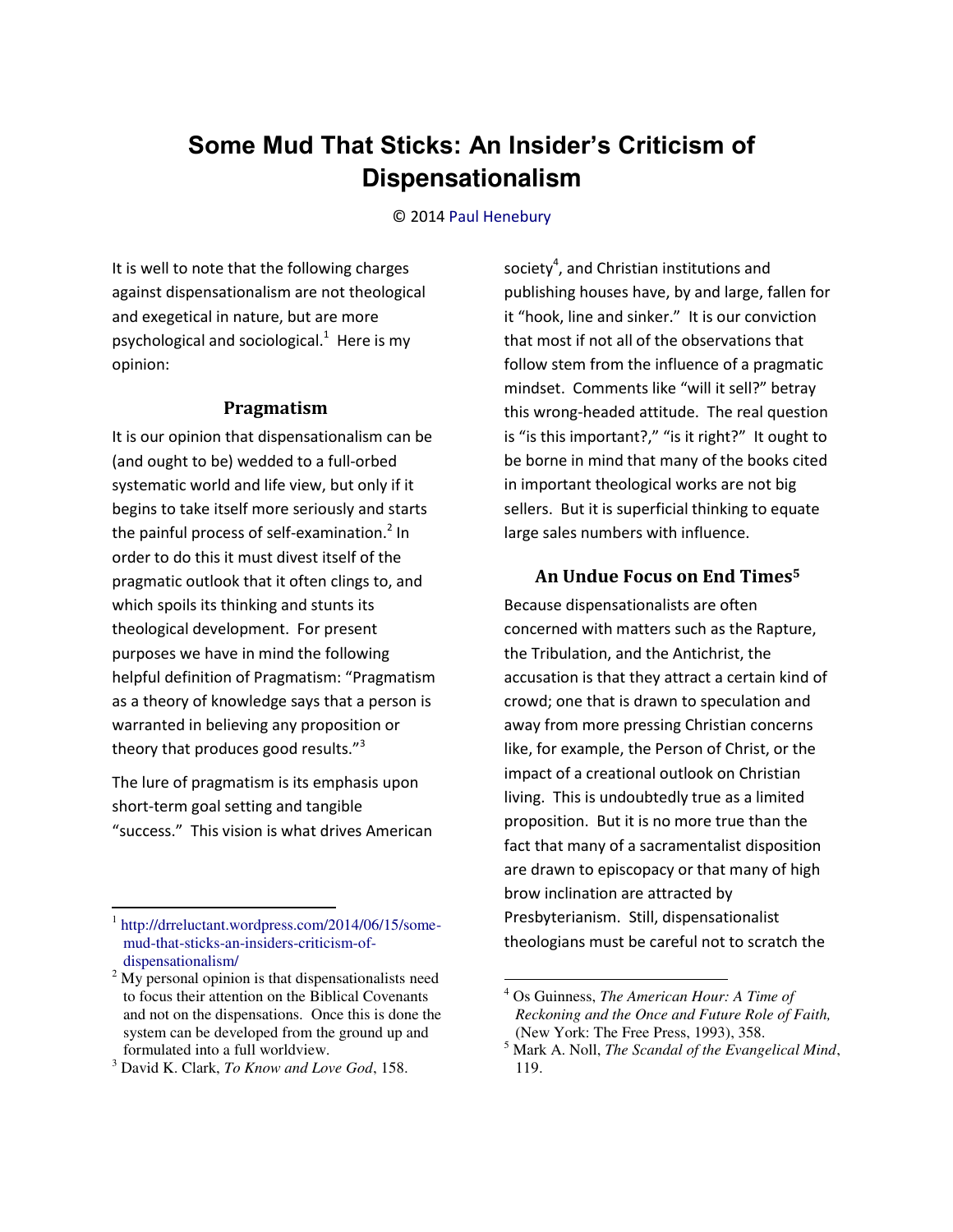speculators where they're itching for fear of working against the broader work of the Holy Spirit in conforming people to Christ. There has always been and will always be a subset of futurists who can speak nothing of the Bible unless it is about the End Times.<sup>6</sup> But this party is not the clientele of the movement. At least it *should* not be! If we have fully explicated the *eschaton* but have failed to explain it in relation to the Doctrine of God and His Plan then there is much work to do. Too often we have not been faithful in presenting "the whole counsel of God. $^{\prime\prime}$  Dispensationalism as a movement has clearly made important contributions to the study of eschatology, but if these contributions are thought of by dispensationalists themselves as *defining* the movement, it is inevitable that it cannot survive as a vibrant theology in its own right.

## **Populism**

There is no doubt that success brings with it tremendous temptation, some of it is quite subtle, but at other times the bait is taken because of wrong thinking. Hal Lindsey's books have sold by the tens of millions. They teach a garbled mixture of pretribulationism and historicism. They also espouse rank Arminianism to boot.

The main reason for the trumpeting by dispensationalists of Lindsey and his work is that, from the point of view of sales, and, therefore, the promotion of a brand of futurist

eschatology, it was successful.<sup>8</sup> It is often said that many people have been brought to Christ through reading these books (a very hard claim to substantiate). It is also said that many believers have been brought to a premillennial understanding of Scripture through these works.<sup>9</sup> But that is pragmatism pure and simple! Truth ought never to be assessed according to the end product it is adjudged to produce. Demand does not equal value. If the two are connected then it is the audience – fitful and changeable at best, who will control the Truth. When that happens, Truth must suffer as a consequence. This is what has assuredly occurred within much of the dispensational movement. As proof of this one only needs to look at the Left Behind series of fiction books. These titles, with no pretense at being good literary productions, being speculative and containing some poor theology, have been touted by many in the Dispensational camp as a great boon to the movement. It seems never to have crossed the minds of these supporters that there is an obvious connection between the lamentable state of contemporary evangelicalism, with its love of unbiblical Church growth strategies, rampant individualism, and disdain for theological discussion and Bible reading, and the "Left Behind" craze. The question, "Why, in the midst of this evangelical apostasy, were the books so successful?" appears never to have been broached. A glib (and woefully

 $\overline{a}$ 

l <sup>6</sup> Indeed whole ministries have been built on this.

 $7$  Lewis Sperry Chafer seemed to have been aware of this and his *Systematic Theology* evinces a concern, not just for eschatology, but for every one of the theological disciplines. Perhaps most of all for personal consecration.

<sup>8</sup> In fact, phenomenally so. Lindsey's book *The Late Great Planet Earth* was "the best-selling book of any sort published in the United States in the decade of the 1970's." – Mark A. Noll, *A History of Christianity in the United States and Canada*, (Grand Rapids: Eerdmans, 1992), 378.

<sup>&</sup>lt;sup>9</sup> The present writer would include himself among this number.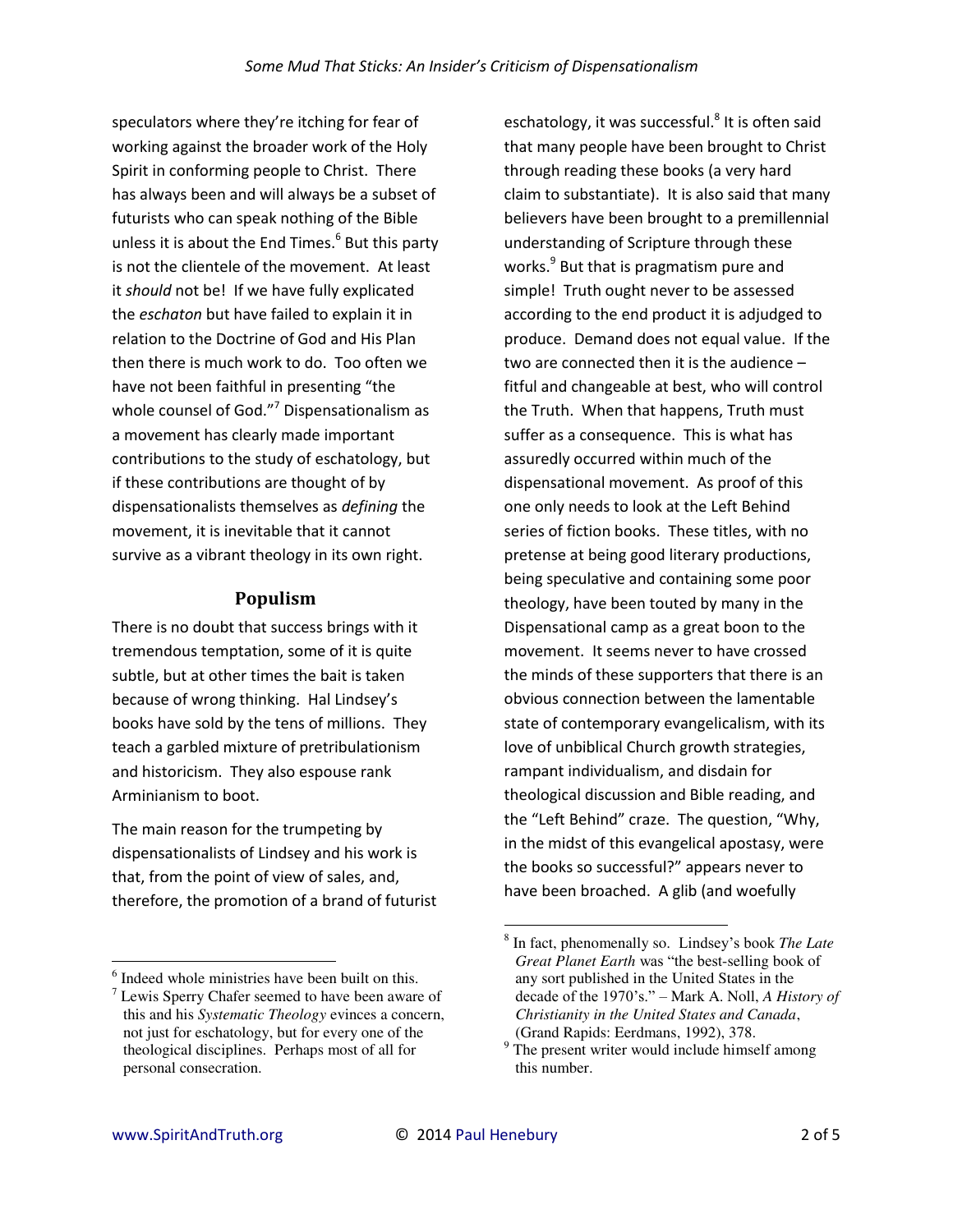inadequate) response would be that God is using the series to awaken sinners.<sup>10</sup> But where is the evidence of such a work of God in the churches? Are the assemblies swarming with eager new converts, hungry for Bible teaching? No! The Bible-teaching churches are struggling, and the outlook is gloomy.<sup>11</sup> Could there be another reason then? Surely! Might it not be the very same reason why The Prayer of Jabez or The Purpose-Driven Life, or the ever-increasing volume of "prayer" books by Stormie Omartian are successful? Or, to cross into the secular realm, might it not be the same reason why Chicken Soup for the Soul and The Da Vinci Code sold by the millions? They meet the faddishness of consumer demand.<sup>12</sup>

The failure of so many dispensational leaders to see this is symptomatic, not of problems within the system itself  $-$  dispensationalism  $a$ la Griffith-Thomas or Chafer or McClain could never be characterized this way - but of the effect of American pragmatism upon its modern proponents. An example of this was the publication of a multi-volume, mid-level series of theological books by dispensational scholars from Dallas Seminary, Talbot, Philadelphia, and other institutions. The books included contributions by able men like John Witmer, Henry Hollomen, Robert

Lightner, John Walvoord, and Earl Radmacher. Sadly, the volumes were not good sellers.<sup>13</sup> Perhaps one reason for this was the decision to have Charles Swindoll, the popular but academically lightweight preacher, as general editor. Swindoll (whose soteriology is again Arminian) is known for his slick, catchy, superficial "feel-good" books. He is not known for his theological rigor. Presumably, he was brought in to 'sell' the books. But what person with a real interest in theology would want to buy a theology book edited by a nontheologian? What message does this send about the depth of these works? More to our point, what made the publishers agree to the ambiguity? Was it because they were looking more to the supposed target-audience than the God whose truth they claim to be disseminating? While the idea behind them was commendable, and the quality of some of the volumes was high, the implicit line was that they were lightweight and, therefore, many pastors and theology students looked elsewhere.

## **Sensationalism**

Going along with pragmatic populism is sensationalism. Although the major dispensationalists such as Darby, Scofield, Chafer, McClain, Pentecost, Walvoord and Ryrie were not guilty of irresponsible fortunetelling or regular excursions into the realms of speculation, men like John Hagee, Hal Lindsey and Grant Jeffrey have been.<sup>14</sup> But this is not

<sup>&</sup>lt;sup>10</sup> See e.g., David L. Larsen, *The Company of Hope*, (Bloomington, IN: Authorhouse, 2004),

<sup>529</sup>ff. Notwithstanding, this is a very fine book. <sup>11</sup> See See Francis A. Schaeffer, *The Great* Evangelical Disaster, (Wheaton, IL: Crossway Books, 1984); John H. Armstrong, ed., The Compromised Church, (Wheaton, IL: Crossway Books, 1998).

 $12$  Consumerism is the essence of the postmodern mindset. See Gene Edward Veith, Jr., Postmodern Times, (Wheaton, IL: Crossway Books, 1994), 117-120.

<sup>&</sup>lt;sup>13</sup> Robert Lightner in a personal communication 10/04.

<sup>&</sup>lt;sup>14</sup> This has been documented, for example, by Richard Abanes in his book, End-Time Visions (New York: Four Walls Eight Windows,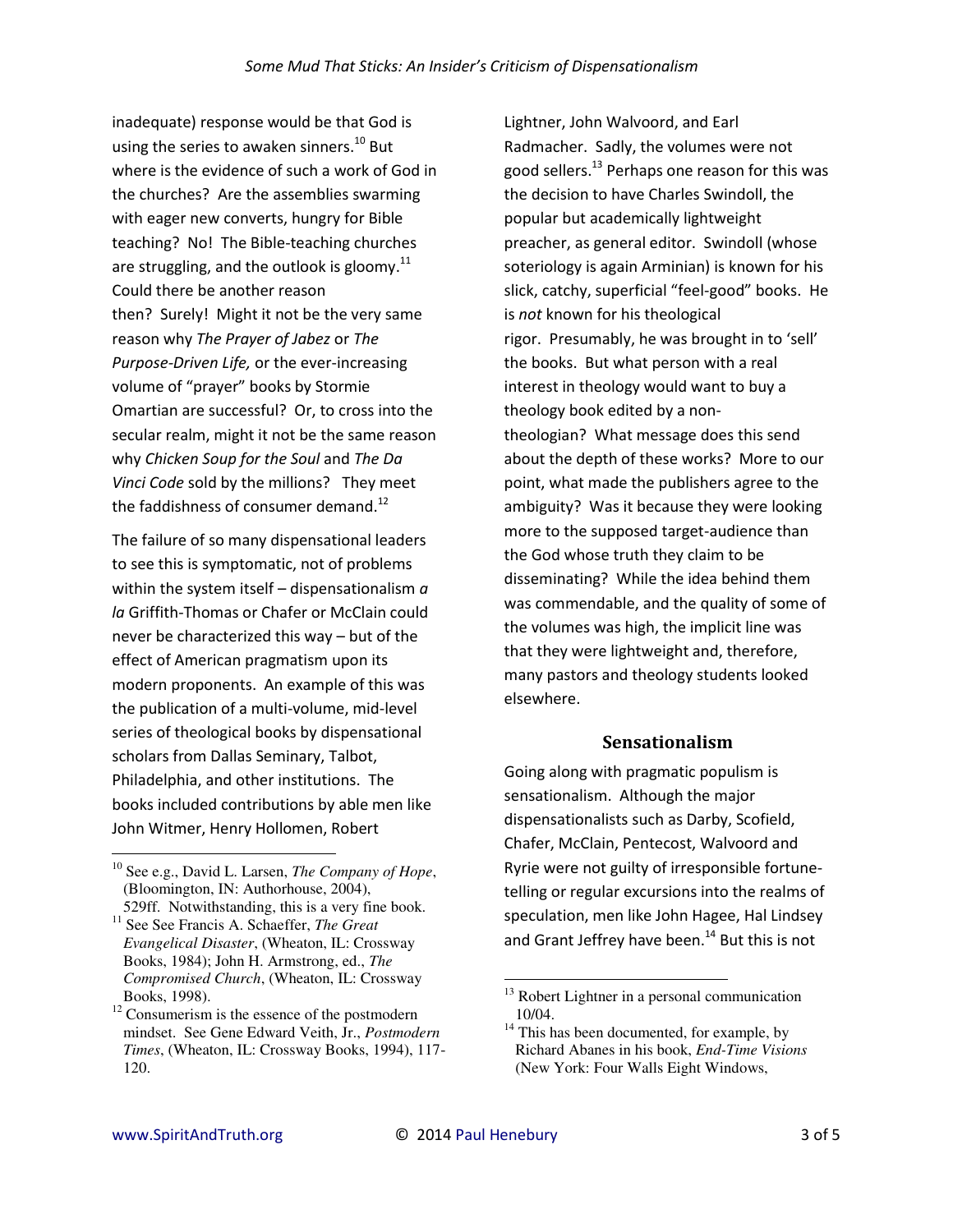where the problem ultimately lies. The issue becomes an unfortunate one for serious dispensationalists through the phenomenon of a lack of distinction between sensationalists and scholars in this tradition. We need to weigh such charges as the following:

Dispensationalists at the popular level tend to overlook creation as they emphasize [Arminian] salvation ... common grace for special grace, the visible present for the invisible future, and the normal and everyday for the dramatic and the apocalyptic.<sup>15</sup>

Despite some understandable protests, a person would not have to do much searching to find dispensational scholars praising the work of the sensationalist authors and hence reinforcing this kind of stereotype. Nor would a researcher need to look far to find endorsements from sensationalist authors on books written by the scholars. What is more, they have often written articles for the same book and appeared on the same platforms. In our opinion this shows that many of its promoters do not see dispensationalism as a holistic theology, only a brand of eschatology. One cannot castigate nondispensationalists for treating the Jeffrey's and Lindsey's of this world as representative of dispensationalism proper when the publications and conferences of dispensationalists bring these men together.<sup>16</sup>

1998). What is so sad is that those who know better have not distanced themselves from these individuals, but have sometimes encouraged them. This once more shows how prevalent pragmatic thinking has become among dispensationalists.

We do not like much of what is called "progressive dispensationalism," but two of its main protagonists are surely right when they state that dispensationalists "must protect themselves and their churches from speculations and sensationalism which do not build up the body of Christ, but lead to delusion, resentment, and faithlessness when would-be prophecies under the guise of interpretation fail."<sup>17</sup>

## **Obscurantism**

Another charge is that dispensationalists are obscurantists. By obscurantism is meant, "the denial of the validity of modern learning. It is the stock method used by people who feel that modern learning threatens their beliefs."<sup>18</sup>

Taken in one sense this is actually a badge of honor, if by it one means that we are not enticed by academic respectability for its own sake. However, if what is intended includes an aversion to treating Theology as scientia and as "the Queen of the Sciences" in the academy, and for improving and developing it in light of contemporary issues, then we should confess that dispensationalists as a group come away with a bloody nose. There is, of course, a connection between obscurantism and the pragmatic forms of populism. If one has decided to set ones agenda on the basis of short-term returns, then not only will there be a shying away from matters involving philosophy and modern theological movements, there will be positive

<sup>&</sup>lt;sup>15</sup> Guinness, Fit Bodies, Fat Minds, 67.

<sup>&</sup>lt;sup>16</sup> See, for example, Kim Riddlebarger, A Case For Amillennialism, (Grand Rapids: Baker, 2003).

<sup>&</sup>lt;sup>17</sup> Craig A. Blaising and Darrell L. Bock, *Progressive* Dispensationalism, (Wheaton: BridgePoint, 1993), 294.

<sup>&</sup>lt;sup>18</sup> Bernard Ramm, After Fundamentalism, 19. Ramm is quite taken with the word.